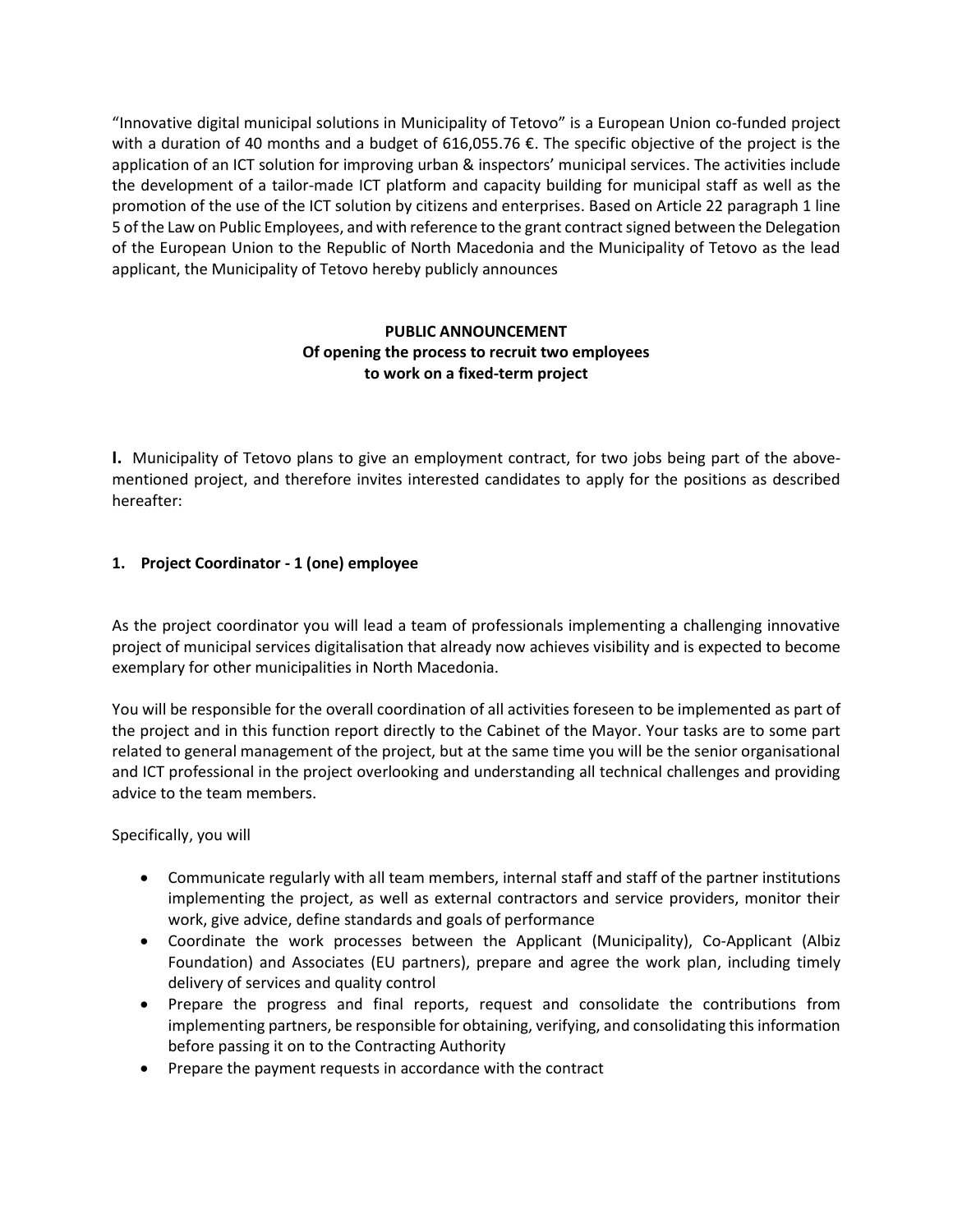- Prepare the procurement of goods, services, or works under the grant contract, draft and review the technical specifications for the suppliers, document the evaluation process of the offers, support drafting the supply contracts, seek legal advice when needed, be responsible for the compliance with national legislation and the procedures of the grant contract
- Be involved in the functional analysis of the departments and (re-)design of workflows to be digitalised, suggest organisational changes when needed, contribute to the software and system design, UX design, selection of the software architecture, be aware of compatibility requirements, needs of training for the municipal staff
- Communicate and coordinate with state level governmental institutions in charge of digitalisation and coordination of the national and the municipal digitalisation strategy, interoperability system, national portal for services, e-government, e-ID, e-payment, data protection, data security and disaster backup, national and municipal data centre, especially the Ministry of Information Society and Administration, the Ministry of Local Self-Government, the National ICT Council, the Agency for Electronic Communication, the Broadband Competence Office, and other stakeholders
- Represent the project on conferences, workshops, platforms, support the visibility and dissemination activities, provide briefing for the Mayor when participating in events or in media activities
- Provide information on request of the Contracting Authority (EU Delegation) and/or the Technical Assistance especially for a review of the project implementation
- Support the Cabinet of the Mayor in their official communication with the Contracting Authority, especially regarding the obligations as given by the grant contract, e.g. related to any event likely to affect or delay the implementation of the action or any change in the legal, financial, technical, organisational or ownership situation of any of the beneficiary(ies), as well as, of any change in the name, address or legal representative of any of the beneficiary(ies)
- Communicate regularly with the auditor, clarify open questions with the auditor or if necessary, with the Contracting Authority
- Be responsible in the event of audits, checks, monitoring or evaluations, as described in Article 16 of the General Conditions of the Grant Contract for providing all the necessary documents, including the accounts of the beneficiary(ies), copies of the most relevant supporting documents and signed copies of any contract concluded according to Article 10 of the general Conditions, be authorised to request and compile such information from internal and/or external partners

# *We look for (Selection Criteria)*

Candidates will be selected based on the following requirements:

- *University degree or diploma*
	- $\circ$  Master degree in organisational sciences and/or ICT or alternatively a university degree in any relevant discipline (e.g. law, public administration, or economy) with post graduate specialisation in organisational sciences and/or ICT or alternatively a proof of a minimum of 10 years of practical experience in leading and implementing major organisational and ICT projects in public administrations;
- *Professional experience*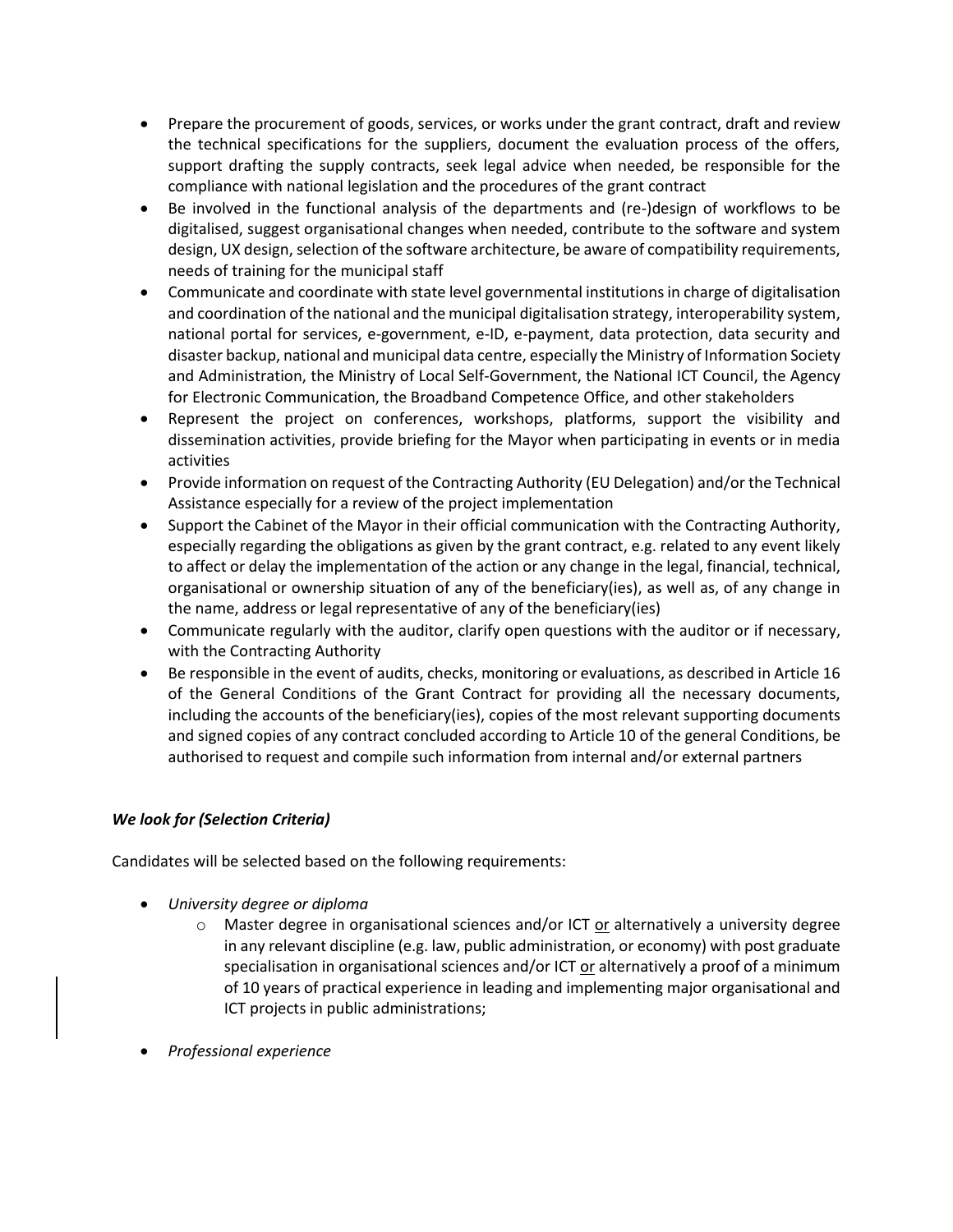- $\circ$  Proof of a minimum of 5 years practical experience in implementing ICT projects in public administration or at least 3 years in leading a major organisational and/or ICT project in private or public sector
- o Knowledge of agile project management, e.g. Scrum
- o Knowledge of state-of-the-art software technologies, architectures, platforms, mobile applications
- o Experience in workflow analysis and design, digitalisation of processes
- o Knowledge of working with geographical data information, especially cadastre
- o Knowledge of legislation that is relevant for public administration, municipal service delivery, personal data protection, electronic identity, electronic signature, electronic archiving, data security and disaster backup
- o Knowledge of EU standards in the above-mentioned areas
- *Languages*
	- $\circ$  Excellent writing and speaking skills of English and Macedonian language, Albanian would be an additional asset

### *What we offer*

If successful, you may be offered employment on a fixed-term contract. You will receive a basic monthly gross salary of 1.000 €. The contract is on a fixed-term and will last 40 month. The project coordinator will work with full time allocation (100%).

#### **2. Administrative Assistant - 1 (one) employee**

As the Administrative Assistant you will be part of a team of professionals implementing a challenging innovative project of municipal services digitalisation.

You will be responsible for the overall administrative management of all activities foreseen to be implemented as part of the project and in this function report directly to the Project Coordinator.

You will support the Project Coordinator in all duties, mainly focussing on administrative support to allow the Project Coordinator concentrating on the tasks as the senior organisational and ICT professional in the project rather than being occupied by administrative management tasks.

You will coordinate and organise the events that are foreseen in the work plan, related to the design and launching of the ICT platform, e.g. the hackathon and the selection of sub-grants, the Smart City forum as well as all joint efforts with the co-applicant in relation with promotional activities.

You will organise and manage the electronic files archive of the project that will allow instant access to all relevant project documents and data, for reviewing, monitoring and audit.

You will prepare and draft legal documents related to the contracts with the suppliers of goods, services and works. You will edit handbooks and other training materials. You will prepare presentations for events, conferences, seminars, workshops, and media publications.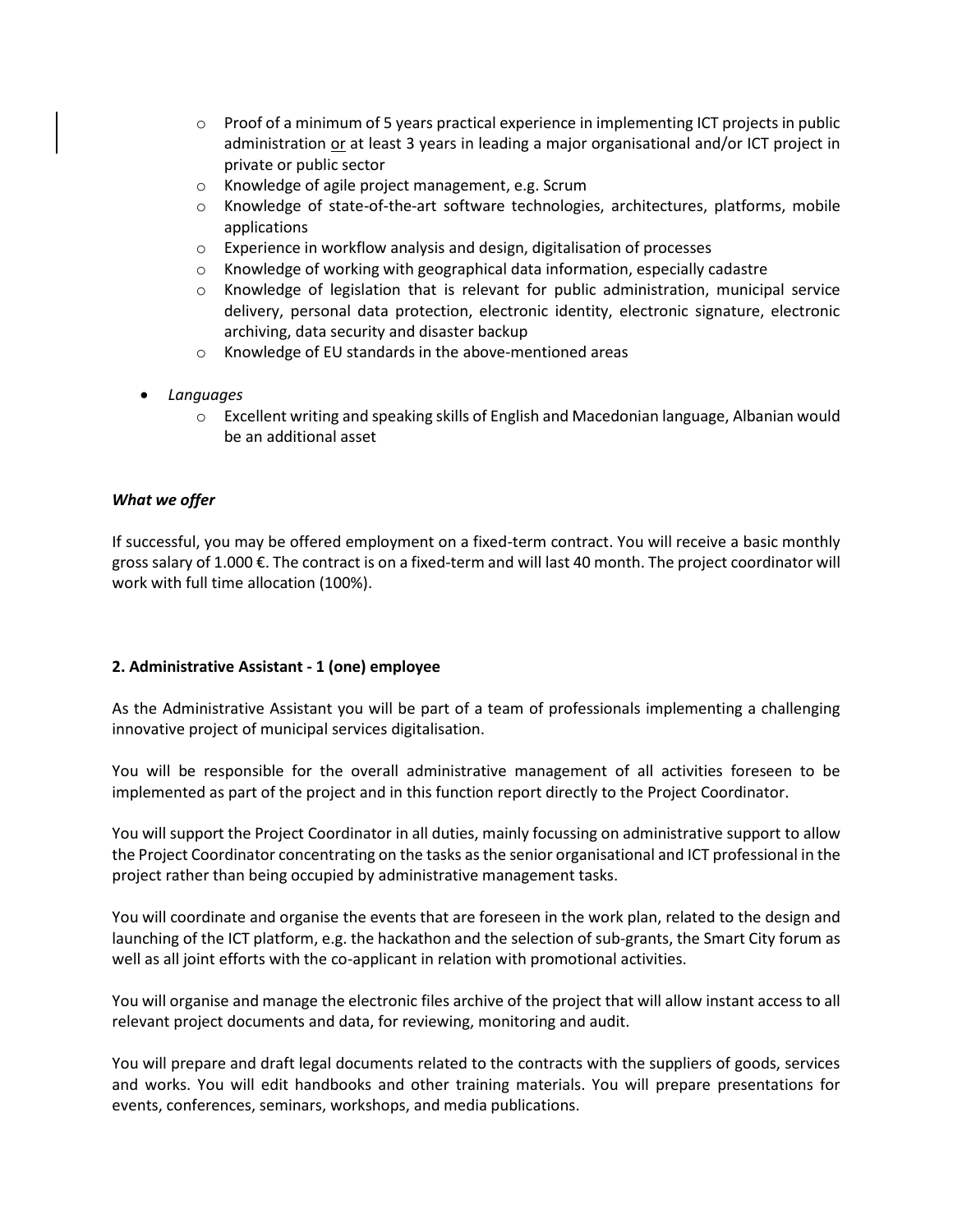You will manage the result-oriented monitoring system, track, and report about the performance indicators.

You will assist the Project Coordinator in preparing reports and documenting meetings.

## *We look for (Selection Criteria)*

Candidates will be selected based on the following requirements:

- *University degree or diploma*
	- o University degree in any relevant discipline, preferably in organisational sciences, ICT, legal, public administration, management, economy, accounting
- *Professional experience:*
	- $\circ$  Proof of a minimum of 3 years practical experience in project administration and/or management, preferably in relation with public sector institutions
	- o Practical experience in administrating or managing donor funded projects, preferably EU (co-)funded projects
	- o Knowledge of EU project implementation rules
	- o Experience in preparing and managing project related documentation, files, and archive
	- o Experience in organising events and providing logistic support
	- o Experience in preparing visibility materials
	- o Knowledge of accounting rules, financial reporting in projects
	- o Basic knowledge of public procurement
- *Languages*
	- o Excellent writing and speaking skills of English and Macedonian, Albanian will be considered as an additional asset.

#### *What we offer*

If successful, you may be offered employment on a fixed-term contract. You will receive a basic monthly gross salary of 50 % of 650 €. The contract is on a fixed-term and will last 40 months. The administrative assistant will work with part time allocation (50%).

#### *II. Applications and selection procedure*

**Deadline for applications is 17.03.2022.** You can apply by sending your Europass – CV and letter of motivation in English at the address of the Municipality of Tetovo str. "Dervish Cara" n.68, Tetovo. Also, together with your CV and letter of motivation you need to send all the necessary documents proving that you meet the required criteria for the job position that you are applying for.

**We appreciate the submission of all documents in electronic form, preferably PDF, by email to [cabinet@tetovo.gov.mk](mailto:cabinet@tetovo.gov.mk)** and **[rugova.kurtishi@tetova.gov.mk](mailto:rugova.kurtishi@tetova.gov.mk) ,** with the subject "Innovative digital